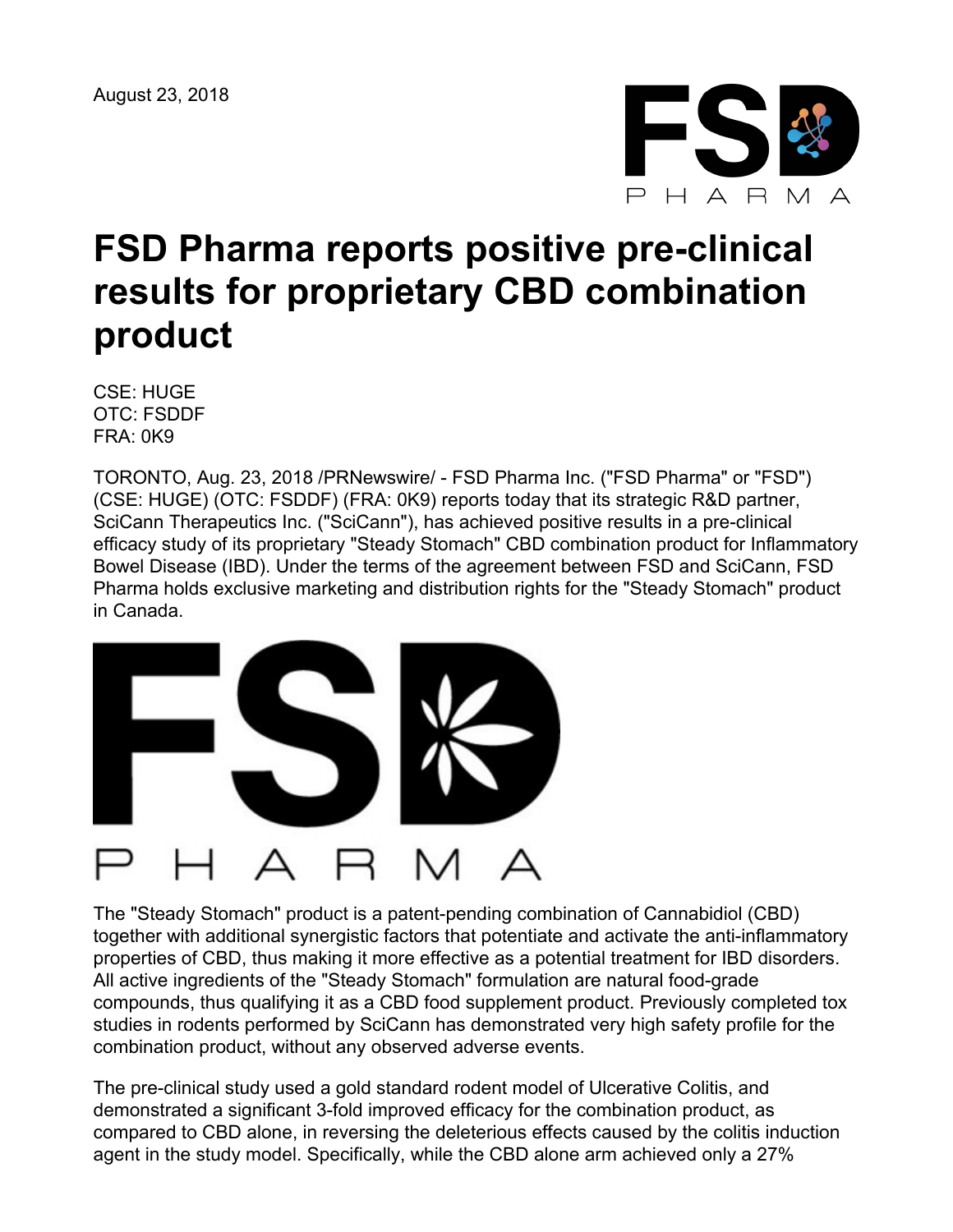improvement score as compared to the non-treated control arm, the "Steady Stomach" combination treatment arm achieved a 79% improvement score, thus almost completely alleviating the Colitis symptoms induced in the model animals.

Dr. Zohar Koren, Co-founder and CEO of SciCann Therapeutics, stated "We are highly encouraged and excited to see the positive results of this pre-clinical study. Inflammatory Bowel Disease is a prevalent and debilitating disorder, that presents a high level of unmet need for an efficient treatment that is devoid of undesirable side effects. CBD has been shown in the past to possess a mild effect of alleviating IBD symptoms and pathology, but the amplification and potentiation of these therapeutic effects by the synergistic factors that we have introduced into the "Steady Stomach" combination product, may turn out as the much-needed key to enlarging the therapeutic window of CBD and harnessing it as an efficient and safe therapy for IBD. The positive results of this pre-clinical study pave our way forward to launching a comprehensive and rigorous clinical research program with this unique product, which we are now preparing for execution through our strategic alliance with Mor Research Applications – the commercial arm of Clalit Healthcare services, Israel's largest HMO and hospital network."

Thomas Fairfull, President and CEO of FSD Pharma, stated "The achievement of these encouraging pre-clinical results with the proprietary "Steady Stomach" product marks a very important milestone for FSD on its way to becoming a leading supplier of superior and differentiated medical cannabis therapies for patients throughout Canada. It has been estimated in the past that there are approximately 233,000 Canadians suffering from IBD, and the Canadian market for IBD medications is above \$500M annually<sup>1</sup>. FSD Pharma plans to tap into this large market offering a natural, safe and effective CBD enhanced therapy as an alternative to prescription drugs."

[1] Inflammatory bowel disease: A Canadian burden of illness review,*Can J Gastroenterol.* 2012 Nov; 26(11): 811–817

## **About FSD Pharma (CSE: HUGE) (OTC: FSDDF) (FRA: 0K9)**

FSD Pharma through its wholly-owned subsidiary FV Pharma, is a licensed producer of marijuana under the Access to Cannabis for Medical Purposes Regulations (ACMPR) having received its cultivation license on October 13, 2017. Headquartered at the former Kraft plant in Cobourg, Ontario, approximately an hour's drive from Toronto, FV Pharma management's mission is to transform the facility into the largest hydroponic indoor cannabis facility in the world. FV Pharma intends to target all legal aspects of the cannabis industry, including cultivation, processing, manufacturing, extracts and research and development.

## **About SciCann Therapeutics**

SciCann Therapeutics is a Canadian-Israeli specialty pharmaceutical company, dedicated to the development and commercialization of novel and disruptive pharmaceutical products that target and modulate the endocannabinoid system. SciCann Therapeutics is active in the fields of oncology, pain management, neurodegenerative diseases and inflammatory disorders, and develops a line of proprietary products for the treatment of chosen lifethreatening conditions that present a high level of unmet need.

SciCann has created a network of collaborations with leading academic centers and medical